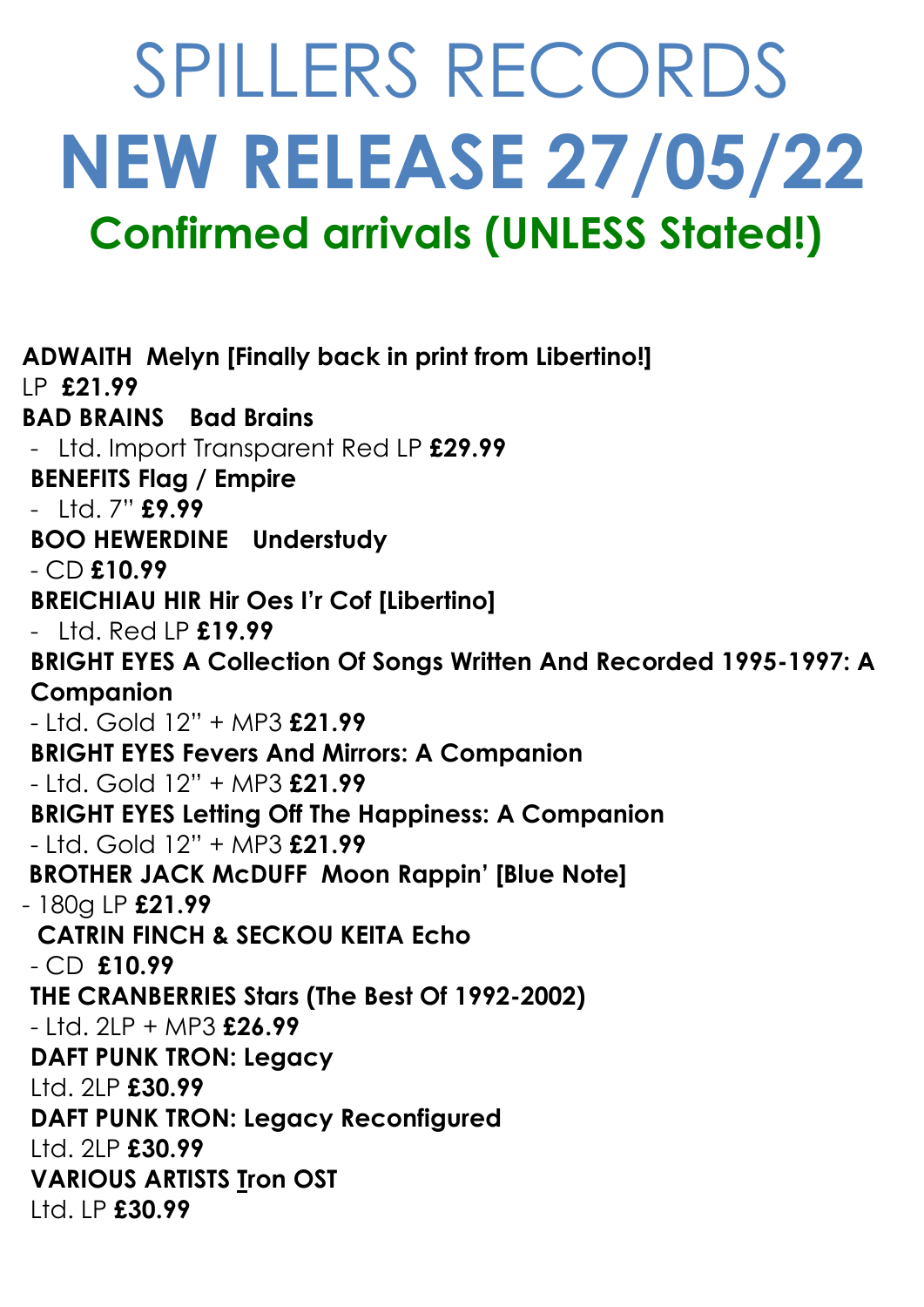**DEF LEPPARD Diamond Star Halos** - Std. CD **£10.99** - Deluxe CD w/ 2 Extra Tracks **£12.99** - Ltd. Clear 2LP **£30.99 DOJA CAT Planet Her Feat The Weeknd, Ariana Grande, Young Thug, SZA & more!** - Deluxe Fdition 2LP **£22.99 DUNCAN LLOYD (Maximo Park) Green Grows Devotion (Selected Works)** - 2CD **£12.99 ENVY OF NONE Envy Of None [Kscope]** - CD **£11.99 THE FRIGHTNRS Always [Daptone]** - CD **£10.99** - Ltd. Red w/Blue Splatter LP + MP3 **£22.99 THE JESUS AND MARY CHAIN Live At Barrowland [Fuzz Club]** - Ltd. 2LP **£25.99 JUST MUSTARD Heart Under [Partisan]** - CD **£10.99** - Ltd. Indies Exc. Blue LP **£19.99 THE LEMONHEADS The Lemonheads [Hassle]** - LP Yellow/Green/Black LP **£22.99 LIAM GALLAGHER Down By The River Thames** - CD **£5.99**  - Ltd. Orange 2LP **£23.99 LIAM GALLAGHER C'mon You Know** - Deluxe CD w/ Extra Tracks **£12.99**  - Ltd. Indies Exc. Clear LP w/ Alt Cover **£25.99 LONNIE LISTON SMITH Cosmic Funk [BGP]** - LP **£19.99 MARIA BC - Hyaline** - Ltd. Indies Exc. LP **£18.99 MAXWELL FARRINGTON, & LE SUPERHOMARD I Had It All** - CD **£9.99 -** Dark Green LP + MP3 **£14.99 MICHAEL SCHENKER GROUP Universal** - Standard CD in transit **£10.99**  - CD Earbook incl. 48-page booklet **£34.99** - Ltd. INDIES EXC. Tri Colour Marbled LP **£24.99 MOLLY NILSSON Extreme** - CD **£11.99** - Ltd. Dinked Edition Lime Green LP + Bonus 7" + Poster] **£24.99**